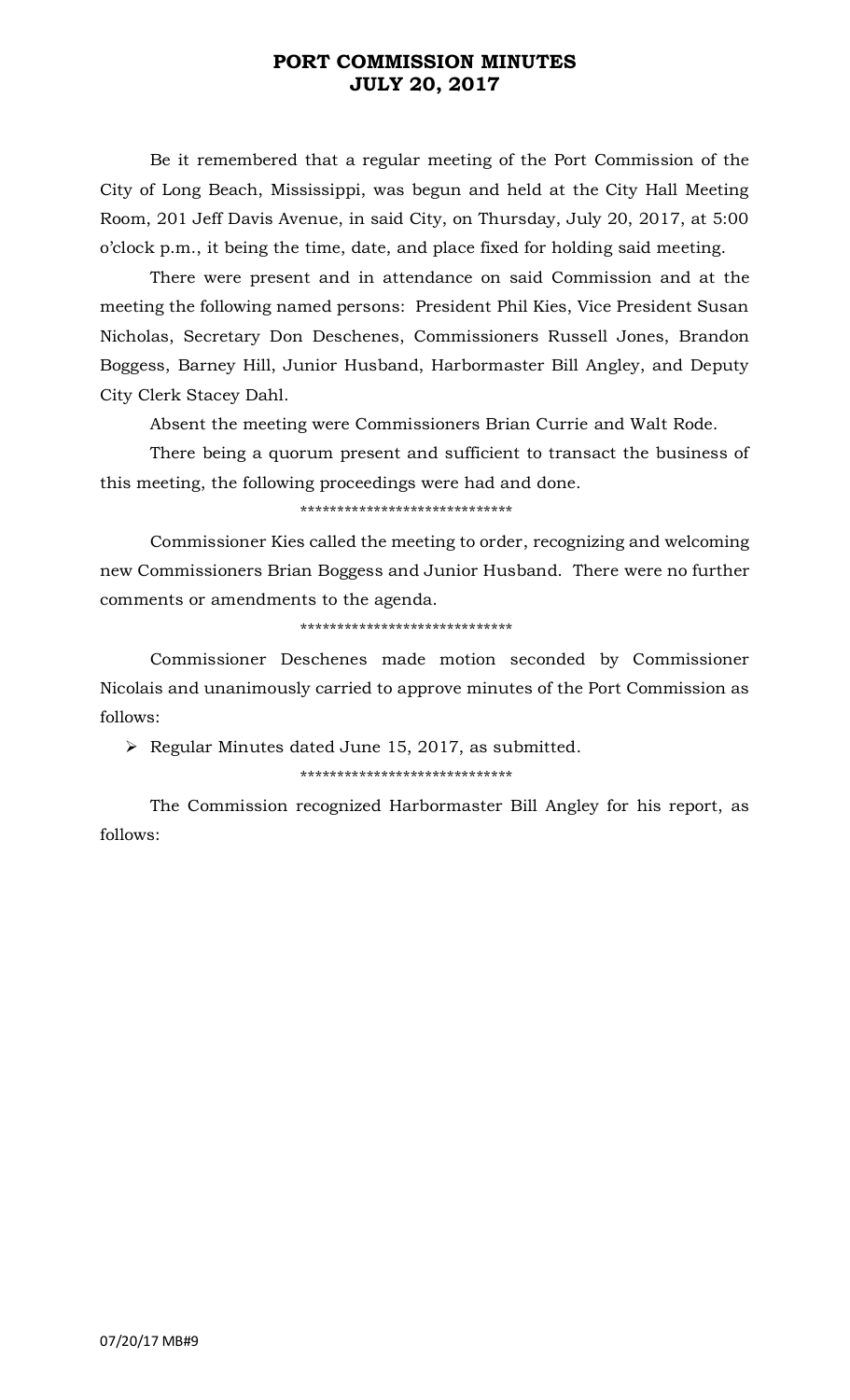## **PORT COMMISSION MINUTES JULY 20, 2017**

### **Harbor Master Report**

### July 20, 2017

- Rot found inside the door going into the bait shop the floor in that area will need to be replaced and the flooring needs to be removed and replace recommend two part paint so that one level surface is achieved and the rot can be stopped for the future
- Mold growing in the main building around outlets windows and base boards the building is still taking in water during rain events due to walls not being properly sealed recommend quoting repairs and sealing walls
- Cindy did minor damage and all has been fixed since by myself and staff
- New signs working very well for launch and bait shop
- Working with lawyer to proceed further with removal of derelict vessels.
- Live Aboard (Welch, Smith, Lundin)
- April 140 of 218
- May 146 of 218
- June 148 of 218
- July 146 of 218

\*\* \*\*

There was no official action required or taken regarding the aforesaid Harbormaster's report.

#### \*\*\*\*\*\*\*\*\*\*\*\*\*\*\*\*\*\*\*\*\*\*\*\*\*\*\*\*\*\*

There being no further business to come before the Port Commission at this time, Commissioner Hill made motion seconded by Commissioner Nicolais